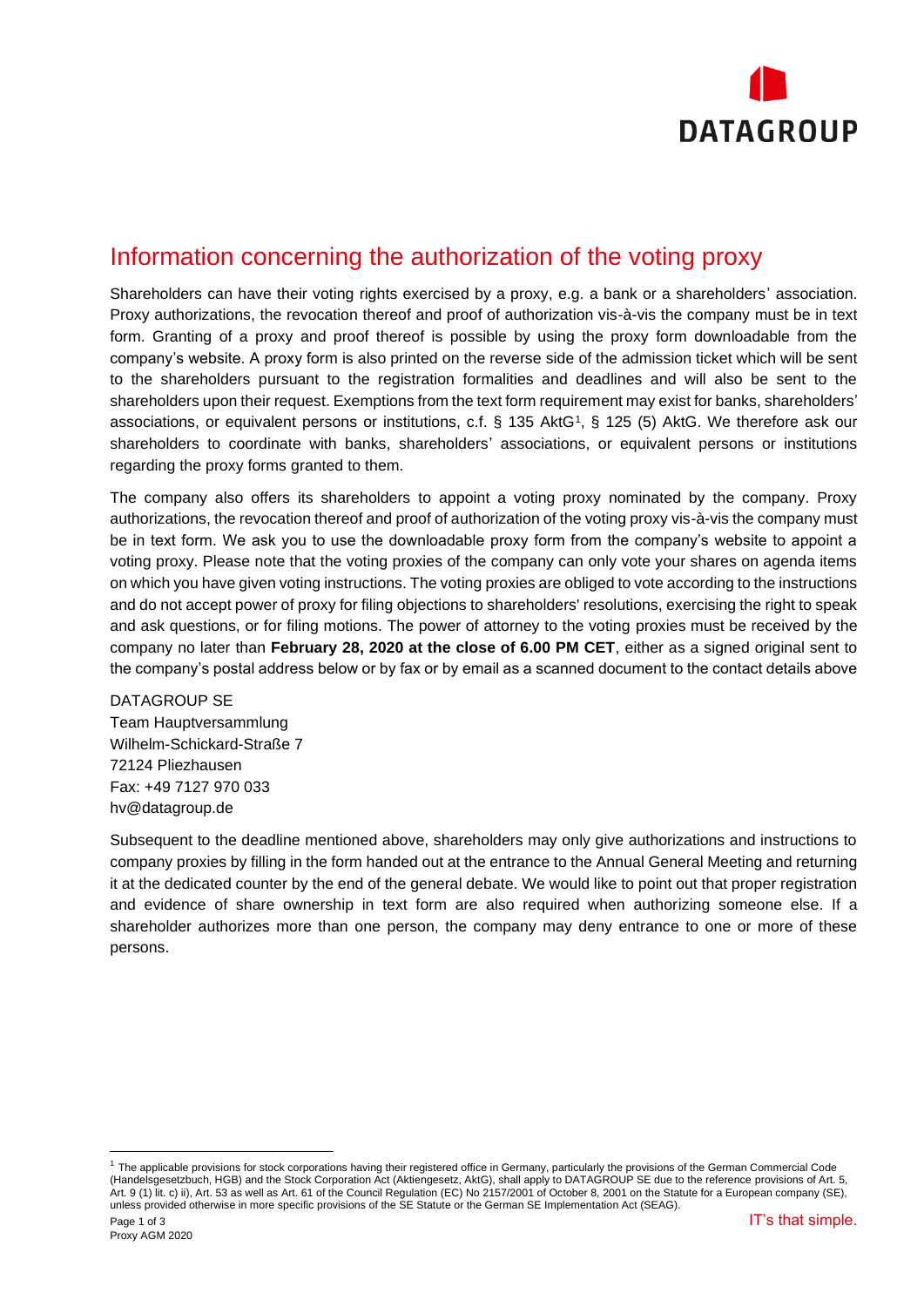

# Proxy and instructions<sup>2</sup>

to the voting proxy appointed by the company for the Annual General Meeting of DATAGROUP SE on March 3, 2020 in Pliezhausen

*Return by mail, fax or email to:*

#### DATAGROUP SE

**Team Hauptversammlung** Wilhelm-Schickard-Straße 7 72124 Pliezhausen Fax: +49 7127 970-033

- 2 pages in total -

hv@datagroup.de

You must register and submit evidence of your shareholding correctly, even if you appoint a proxy.

### 1. Proxy

 $I/We$   $\qquad \qquad$  (name(s) of the principle(s),

| residing in | (address, ZIP and |  |
|-------------|-------------------|--|
| residence), |                   |  |

hereby authorize Dr Sabine Laukemann, employee of DATAGROUP SE, Pliezhausen, as my/our proxy representative at the DATAGROUP SE AGM, with the right to disclosing my/our name(s) and subdelegate, to represent me/us at the Annual General Meeting of DATAGROUP SE in Pliezhausen on March 3, 2020, and to exercise the voting right for \_\_\_\_\_\_\_\_\_\_\_\_\_\_\_\_\_\_\_\_\_\_\_\_\_\_\_\_\_\_\_\_\_\_\_\_\_\_\_\_\_\_\_\_\_\_\_\_\_\_\_\_\_\_\_ unit shares, admission ticket no. etc. and the shares, admission ticket no.

accordance with my/our instruction as set out below/overleaf.

### 2. Instructions

**I/We agree with all the resolutions proposed by the Board.**  $\Box$ 

(If you check this box, no further instructions are necessary.)

#### $\Box$ I/We would like to give the following **individual instruction**: (Please do not check more than one box for each item on the agenda. To the extent there is no express and unambiguous instruction for an item on the agenda, the proxy representatives will either abstain from voting or not participate in the vote on the respective voting matter, depending on the voting procedure.)

 $\overline{\phantom{a}}$ 

Page 2 of 3 IT's that simple.  $2$  Please note that this form for proxy and Instructions must be received no later than February 28, 2020 by 6.00 PM to effectively appoint and instruct voting proxies. Subsequent to the deadline mentioned above, shareholders may only give authorizations and instructions to company proxies by filling in the form handed out at the entrance to the Annual General Meeting and returning it at the dedicated counter by the end of the general debate.